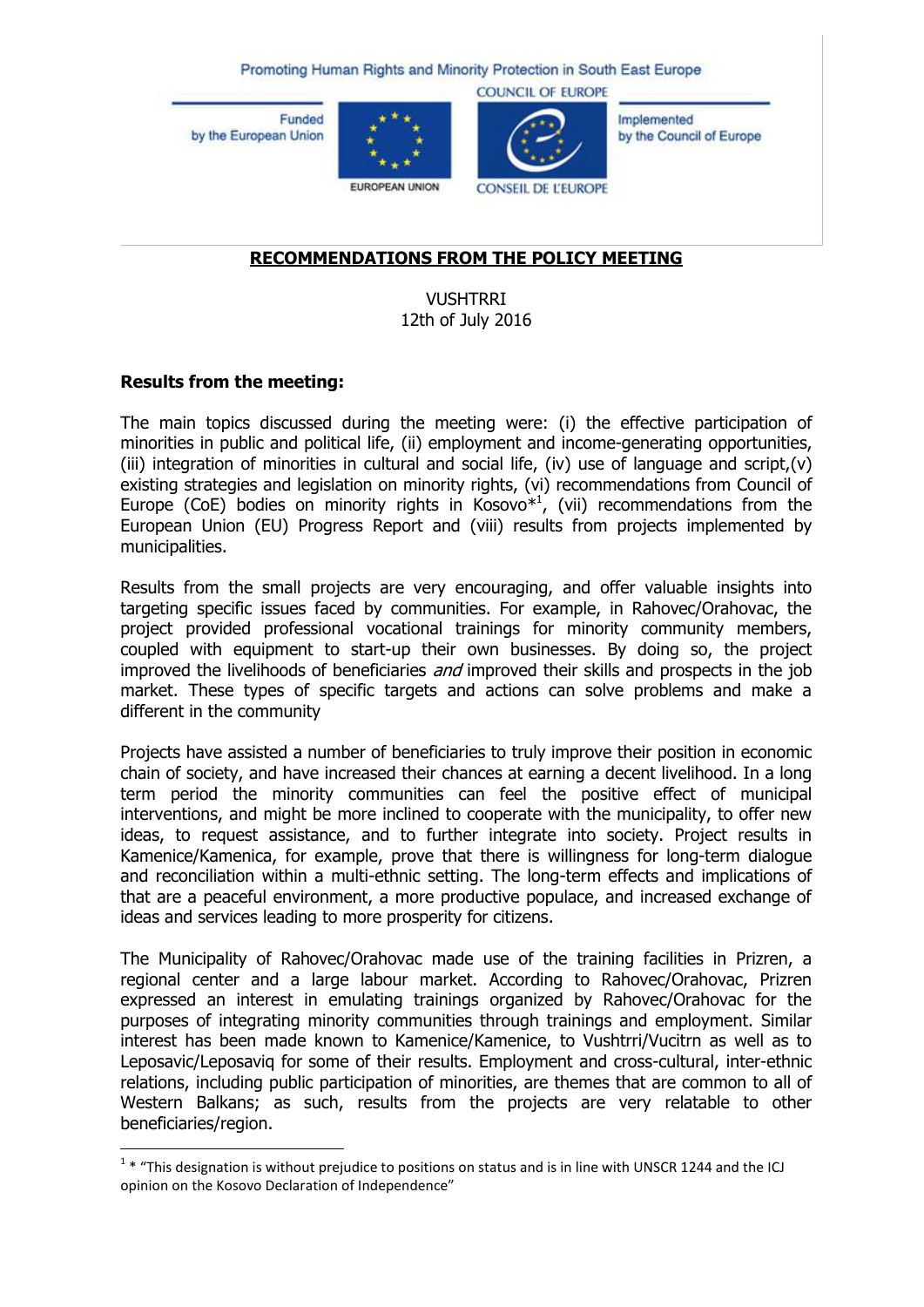## **Compliance of the Small Project Results with the last findings of the Framework Convention for protection of National Minorities (FCNM):**

The main Project findings are in compliance with Article 4, point 2 specifically, Article 6, Article 7, Article 9, Article 12, as well as Article 15 of the FCNM.

The last Advisory Committee Opinion and the Committee of Experts Resolution made note and highlighted several areas concerning the protection of minority rights. Project activities/results/findings are directly related to those areas, as they targeted minority communities and vulnerable groups in particular (Roma, Ashkali, and Egyptians). The Opinion/Resolution highlighted the need for concrete activities aimed at furthering the social, economic, political position of minority communities in Kosovo society; all projects and their results have done so. Thus, there is a direct and strong relation between projects and the Opinion/Resolution, particularly as they related to minority protection.

#### **Compliance of the Small Project Results with the last findings of the European Charter for Regional or Minority Languages (ECRMN)**

The main Project findings are in compliance with articles 7 and 8 of the ECRML

There is an indirect but important relation between the project's results and the Committee of Experts' Evaluation Report and the Committee of Experts Recommendations. Project's results did not tackle issues of regional and minority languages directly, but did tackle public participation in life, which is directly related to language and the ability to intake and impart information in one's native language, and enhancing education and trainings for minority communities in their language, as recognized by Kosovo.

# **Main strategic/legislative and institutional framework dealing with minorities in beneficiary**

The overarching document is the Constitution of Kosovo, the Law on the Protection and Promotion of the Rights of Communities and their Members in Kosovo, the Law on Local Self-Governance (which provides far-reaching self-governance for municipalities with a Serb-majority), the Law on the use of Official Languages, the Strategy on Human Rights, the Strategy on Integration of Roma, Ashkali, and Egyptian communities, etc.

The main institutions responsible for minorities are: the Ministry for Communities and Return, the Office for Good Governance within the Office of the Prime Minister, the Office for Community Affairs within the Office of the Prime Minister, the Consultative Council for Communities within the Office of the President, the Ombudsperson (general human rights).

## **Compliance of the Small Project Results with the minority policies in beneficiary**

Project results operate within the framework, and comply with the provisions, or national legislation and local action plans. Abovementioned laws and strategies are focused on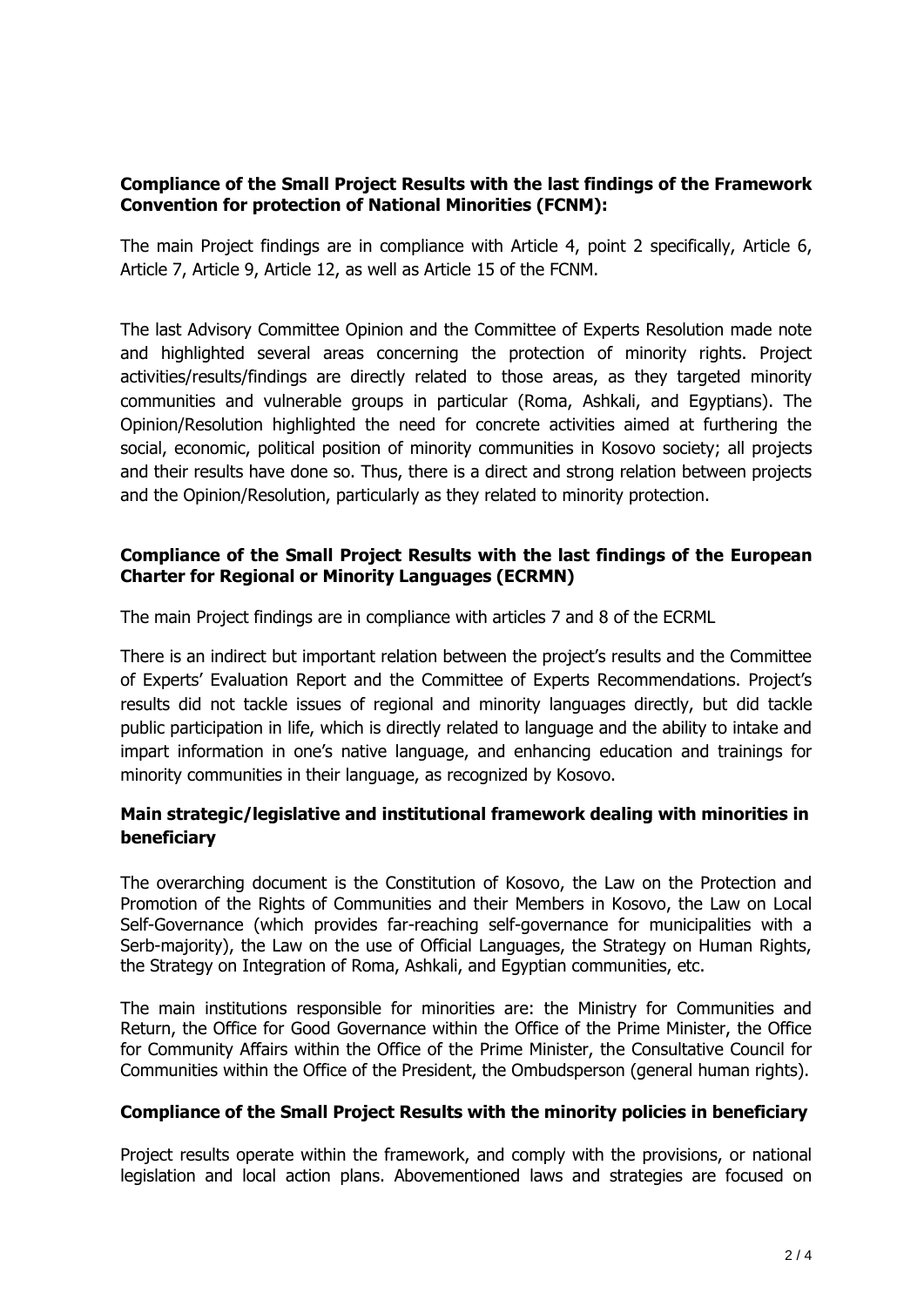achieving integration of minority communities in Kosovo's society in the full meaning of the word; social, economic, political, educational, etc. Project results are in line with those strategic goals, having provided employment opportunities and trainings for enhanced skills, a forum for inter-ethnic communication as a means of better understanding, have developed a local strategy for the integration of communities at the municipal level, and having organized workshops, radio shows, fairs, and other events within a multi-ethnic setting.

## **Policy Recommendations**

The steps required to implement the recommendations, and the resources needed are as follows:

- Continue supporting relevant municipalities with smaller projects that target specific issues identified by the municipality
- Include minority communities in the drafting of projects and in their implementation as project partners
- Focus on what is feasible and realistic on the ground, and fund projects that have a tangible output (trainings, employment, education, culture)
- Implement policies and projects that have long-term implications that can be disseminated to all of Kosovo with minor modifications
- Create a "model project" with achievable, measurable, tangible outputs that is easily transferrable to several municipalities

• Provide funding for the "full package" (identifying issues, selecting beneficiaries, providing capacity-building and tools, long-term monitoring and additional interventions, including financial).

• Create a municipal forum wherein municipalities with similar issues and needs can come together and discuss; facilitate the meeting, guide the overall discussion towards issues identified by CoE bodies in relation to Kosovo

• Create central-level "buy in" by applying lessons learned and working solutions from the local level to the central level**.** 

By implementing the above mentioned recommendations the following benefits can be achieved: better integration of minority communities, more accessible institutions for minority communities, increased employment and enhanced education leading to increased productivity, the pooling of resources by municipalities to tackle common issues of concern, a "model project" that could serve as a basis for many projects throughout Kosovo, reducing costs, saving time, etc.

The feasibility of proposed recommendations depends on the availability and implementation of a small-scale strategy to streamline projects and to guide their results towards issues directly idenfitied by CoE bodies. They are feasible if: there is enough funding, there are clear goals and objectives which are measurable and tangible, there is buy in from the central level, and the end goal is to enhance the capacity of municipalities to implement similar projects from their own budgets, using the experience and expertise developed in the meantime.